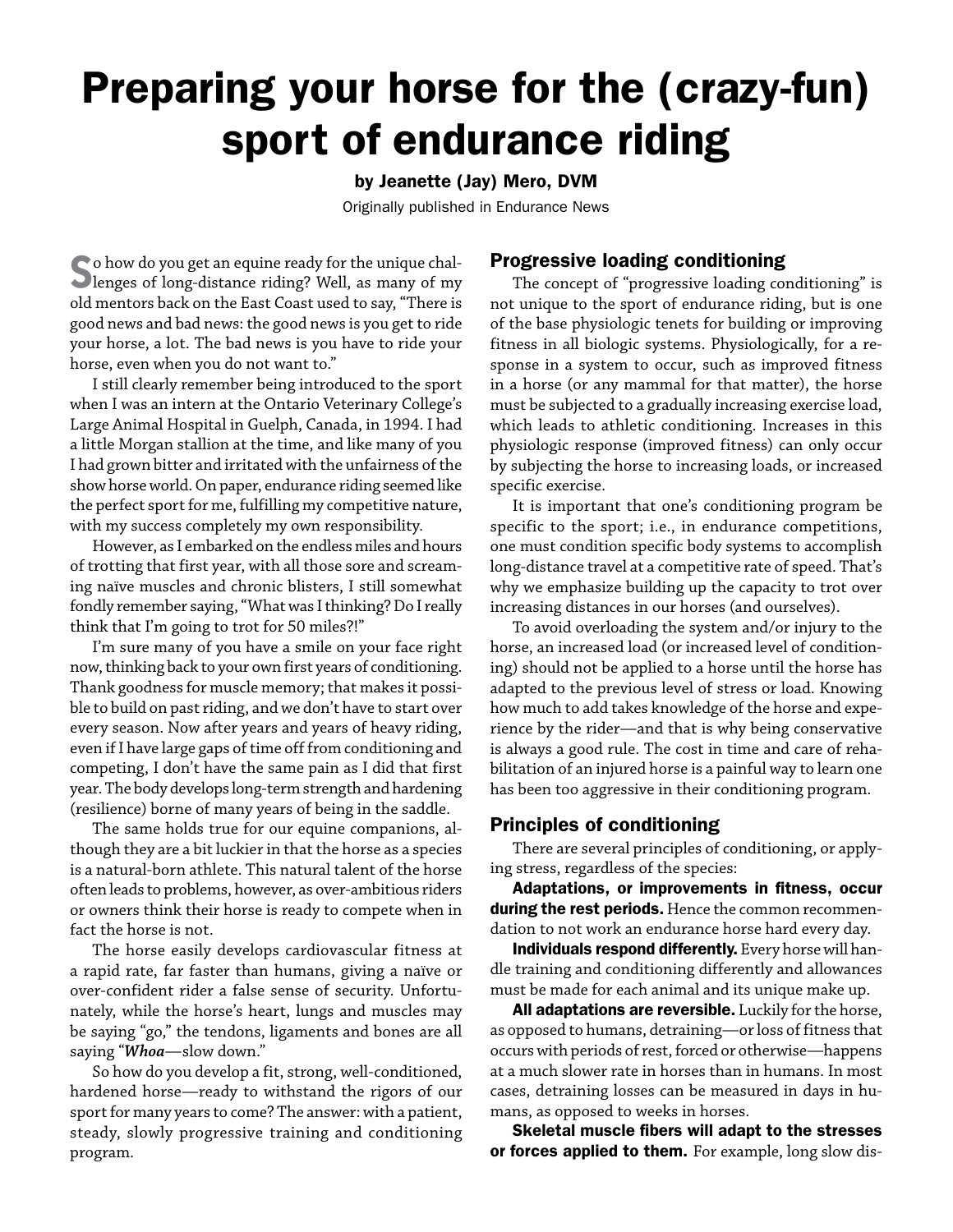tance will evoke a different set of muscle responses vs. sprint training or even weightlifting-type training.

Overtraining is a very real and very bad thing, leading to injuries, staleness, depression, and even ulcers. "If some is good, more is better" is not a phrase to be used in athletic conditioning.

The adaptations, or improvements in fitness, occur in five major systems:

- •cardiovascular
- •metabolic machinery
- •supporting structures
- •temperature regulating systems
- •central nervous system, or coordination system.

The horses' cardiovascular system is remarkable in that changes occur rapidly with training. With-

# in just two to three weeks improvements are noted such as lower working heart rates during exercise and more rapid heart rate recoveries. Within weeks to a few months the horse's ability to mobilize fat and energy more efficiently during long-term exercise demands improves. During that same time frame the horse's ability to cool itself enhances,

with increased capillary beds developing near the skin surface, and more efficient sweating patterns. In a just a few months improved muscular develop-

ment can be noted, but it can take up to one to three years for the horse's ligaments, tendons and bones to fully harden and adapt completely to the demands of distance competition. It can likewise also take months to years for a horse to fully develop the coordination, balance and suppleness needed to safely and adroitly travel over extreme terrain.

# Starting a new distance equine

How do you start conditioning an endurance horse? With a long-term outlook in mind. Think years, and think slow and steady.

Long slow distance, or LSD, is the basis on which the entire foundation of your horse's future career and longevity is built. This is a good time to enhance the horse's training—getting them to know and like the sport.

Slow and cautious progress, paying particular attention to detail, using the progressive loading theory, is best—it helps if you keep a training log to follow and map your horse's progress. Going too fast too soon, both in work distance and speed in conditioning, can not only hurt your horse in the short-term, but could potentially end

# Conditioning the green or unfit horse

# FIRST: 1 TO 2 MONTHS

Ride 3-5 days a week, walking rides of 3-5 miles. After several weeks add in short trots of 5-15 minutes—get them accustomed to the trail and all the spooky things that are out there.

#### SECOND: 2 TO 4 MONTHS

Reduce work outs to 3-4 days a week, with additional days of schooling, working on flexion, suppleness, responsiveness and "trainability."

Steadily increase the trotting times, but keep the speed conservative at 5-7 mph. Weekly increase the mileage up to 10 miles per ride. Check heart rates post-ride, target of less than 60 bpm in 10-20 minutes.

Check legs daily for pain, heat, swelling; if so noted, then allow adequate rest and recovery and go back in conditioning steps until the issue has fully resolved and does not occur again.

#### THIRD: 4 TO 6 MONTHS

Start increasing once a week, to once every 2 weeks a longer ride. Gradually add in 2 miles per every long ride, working up to 25 miles. Keep the other 2-3 days a week at 8-12 miles, or 4-5 short rides and one long ride in a 2-week cycle.

Keep the average speed at no more than 6-8 mph.

Work up to trotting 2/3 to 3/4 of the total distance. Continue monitoring progressive heart rate recovery and limbs for any issues.

up destroying your horse's lifetime career in the sport.

Many a horse has been ruined in its first year or two of conditioning and competition; for example, by causing a severe tendon or ligament injury, from an owner/rider going faster than their horse's body has been fully adapted to. Riders—even older, experienced riders—sometimes get caught up in the excitement of competing a really talented, game horse that metabolically can and wants to go at speed, up front in the top ten. But without having paid the dues of years of tendon and ligament hardening and conditioning, they will only to feel the pain and anguish later when their mount is pulled for a lameness that too often is a severe suspensory ligament injury.

# You should not have any aspirations of going at speed and racing in your first year of conditioning and competition with your horse.

The nuts and bolts of any particular endurance training program can and do vary based on age and experience of the horse that is to be started, and the terrain one has to train on. There are many different types of endurance training programs, most of which have value and a place in preparing a horse for an endurance career. There is no one "right" way or the "only" way to prep a horse for endurance—remember horses come with different breeding, talent and background, and each requires its own conditioning program. However, with all of them, one should